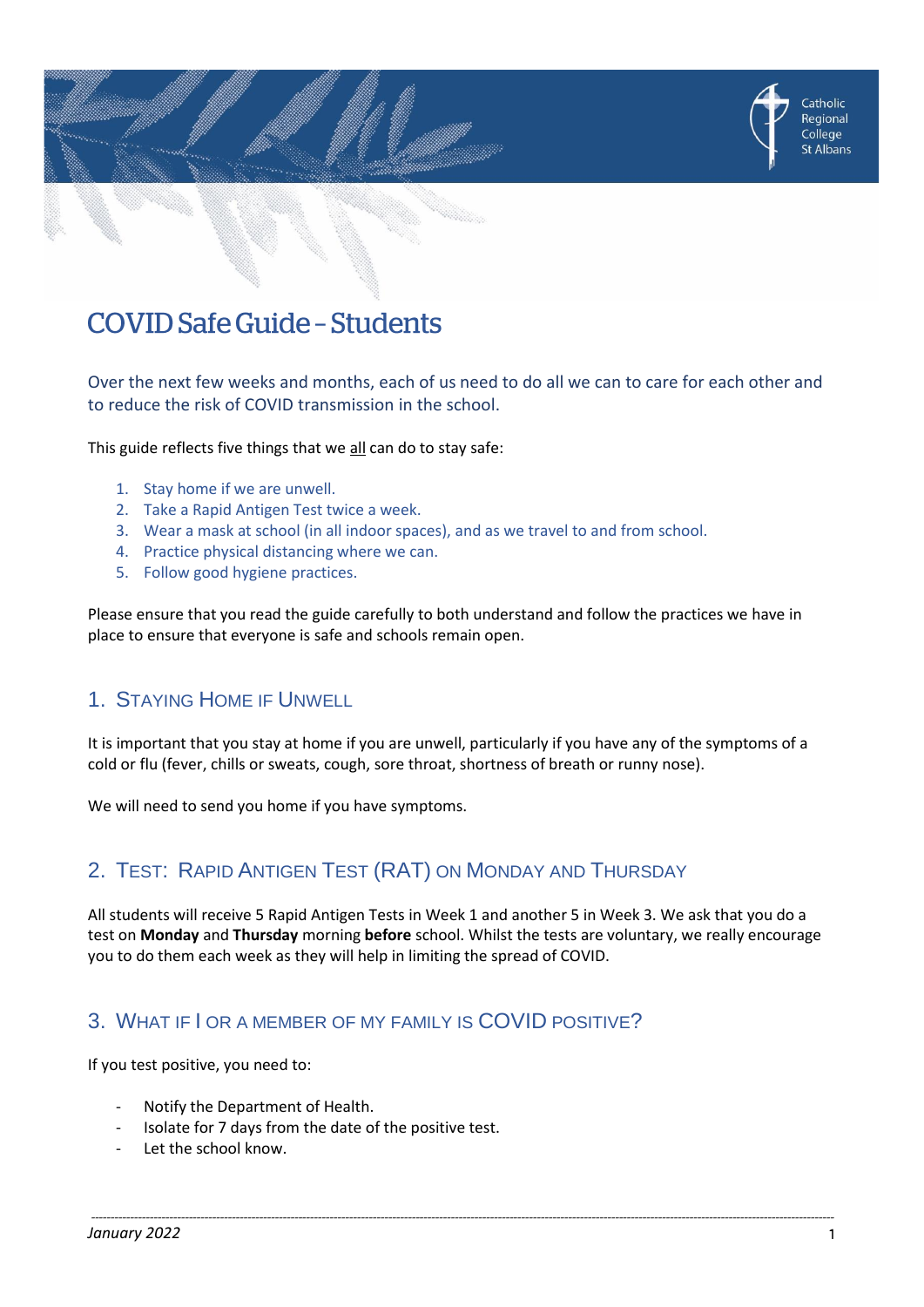If a member of your family is COVID positive, you will also need to isolate for seven days from the date of their positive test. You will need to let the school know and cannot attend school during this time. Work will be forwarded to you.

# 4. WEARING OF FACE MASKS

All students, staff and visitors must wear a face mask that covers the nose and mouth when they are indoors at school.

Teachers and education support staff may need to remove their face mask when teaching.

When wearing face masks, students need to:

- a) Wash their hands thoroughly before putting on the mask and after taking it off.
- b) Not touch their nose, eyes or mouth whilst wearing the mask to prevent contamination.
- c) Remove the mask using the ear bands rather than touching the mask itself.
- d) Use an appropriate mask.
- e) If it is a multiple use mask, it must be washed after each use.
- f) The face mask needs to cover your mouth and nose. Do not wear it around your neck.

Please remember, that the wearing of a mask does not replace washing your hands frequently, avoiding touching your face and practising social distancing.

# 5. PRACTICE PHYSICAL DISTANCING

When you return to school, it is important that you respect the space of others and keep as much distance between yourself and them as possible. To decrease congestion and to stop the mixing of year levels, the following will continue:

# Year Level Yard Areas (Recess and Lunch)

During recess and lunch, Year Levels will use different parts of the yard. Please refer to Appendix 1 which shows the areas.

#### Year 7 and Year 9

- Hall end of the main yard
- Seating around Arts building and up to the Gum Tree
- Williams area (past the Gum Tree Year 7 only)
- Basketball ring closest to the canteen

#### Year 8 and Year 10

- Jubilee Garden
- Covered seating area
- Basketball ring closest to the Jubilee Garden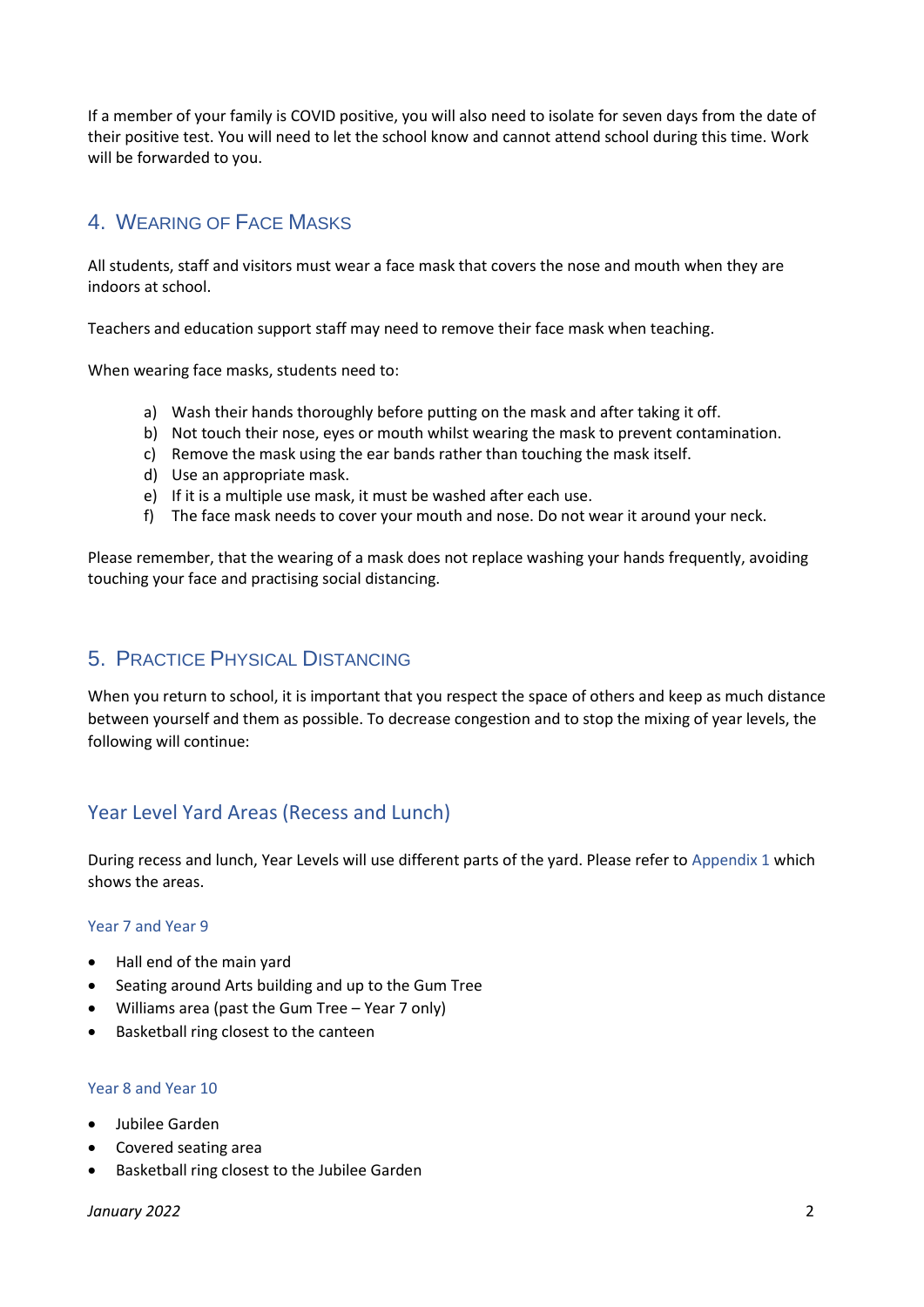# Caring for each other at recess and lunchtime

The normal school-wide positive behaviour expectations apply. We ask that you remember the following, in particular:

- a) Hands Off (You should not hug, high-five, grab or wrestle your friends or classmates).
- b) Non-contact games only.
- c) No large balls, except basketballs on the blue courts.
- d) No gathering in large groups.
- e) Keep 1.5m apart in the canteen queue (when it is open) and in the seated areas.

### Canteen

Once normal service resumes the following will apply:

- a) Physical distancing of 1.5m in the canteen queue (markers on the ground).
- b) Separate, single lines for each year level.
- c) Years 7 and 9 line up along the Wood Tech / Canteen wall.
- d) Years 8 and 10 line up towards the Hall / Arts Centre.
- e) Maximum of 5 students in the canteen (2 x microwaves, 1 x hot water, 2 x service).
- f) One staff member will be taking payments while the other will be serving.
- g) Breakfast will be available but you must be in and out, one student at a time.
- h) Canteen staff will serve from behind screens.

## Corridors and Stairwells

To reduce congestion students are asked to WALK ON THE LEFT and to USE DESIGNATED STAIRWELLS when moving up and down the stairs.

#### Year 8 Classes

- a) Edison and Hollows enter via Stairwell C (Near the office).
- b) Attard and Clark enter via Stairwell A (Between Rooms 6 and 7).
- c) All Year 8 classes exit via Stairwell B (Outside Room 4).
- d) Traffic in the Year 8 corridor will be largely one way. Students are asked to follow the markings on the floor.

#### Year 9 Classes in Room 23 / Literacy / Numeracy and Tutoring Groups

- a) Students in these classes enter and exit via Stairwell D (Former Library).
- b) Traffic will be two-way but students are asked to walk on the left.

#### Classes moving to and from Science and Food Technology

Students going to these rooms are asked to use Stairwell C (Outside the office) for both entry and exit.

*January 2022* 3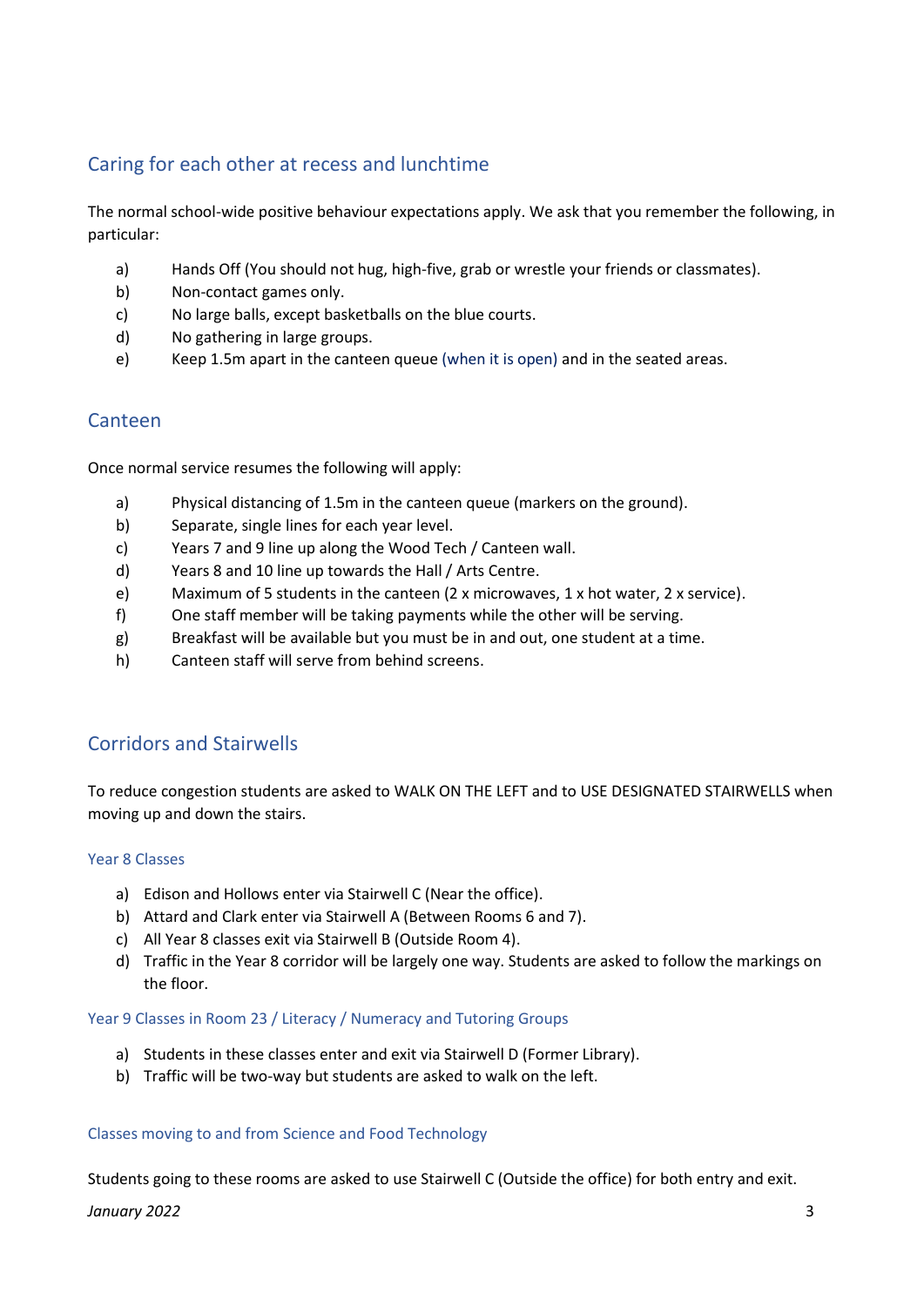## Classrooms

Whilst physical distancing of 1.5m is not possible in classrooms, the following will reduce risk of transmission:

- a) Students need to sit according to the seating plan.
- b) Desks will be spaced out and facing the front.
- c) Movement around the room is to be minimized.
- d) For the room to be well ventilated some windows and/or the door will be open.
- e) Students should not congregate in the room, particularly around heaters.
- f) As rooms may be a little cooler than normal, students are advised to bring blazers to class.

### Ventilation

Good ventilation is an essential tool in limiting the spread of COVID in schools. All doors and windows throughout the school will be open. Heaters and Air Conditioners can only be used if windows and doors are open.

# Air Purifiers

There are 44 air purifiers throughout the school. They are in most classrooms and spaces where there is mixing of students and staff.

Air purifiers run day and night – please **do not** to **touch, move** or **turn off**.

# School Office

To ensure the wellbeing of our office staff and to stop overcrowding:

- a) Only one student can be in the office at a time.
- b) Students must wait outside if another student is already in the office.
- c) Students cannot enter or exit the school through the office at the beginning or end of the day.

### Student Entry and Exit

To avoid congestion, entry and exit to the College will be via the following gates:

- a) Theodore Street Gate (near Room 8).
- b) Williams Gate (Between Rooms 33 and 34).
- c) Winifred Street Gate (Between the Hall and Arts Building).

Students cannot use the entry / exit near the office or the gate to the carpark as these areas are too congested. Please use the gates closest to your classroom.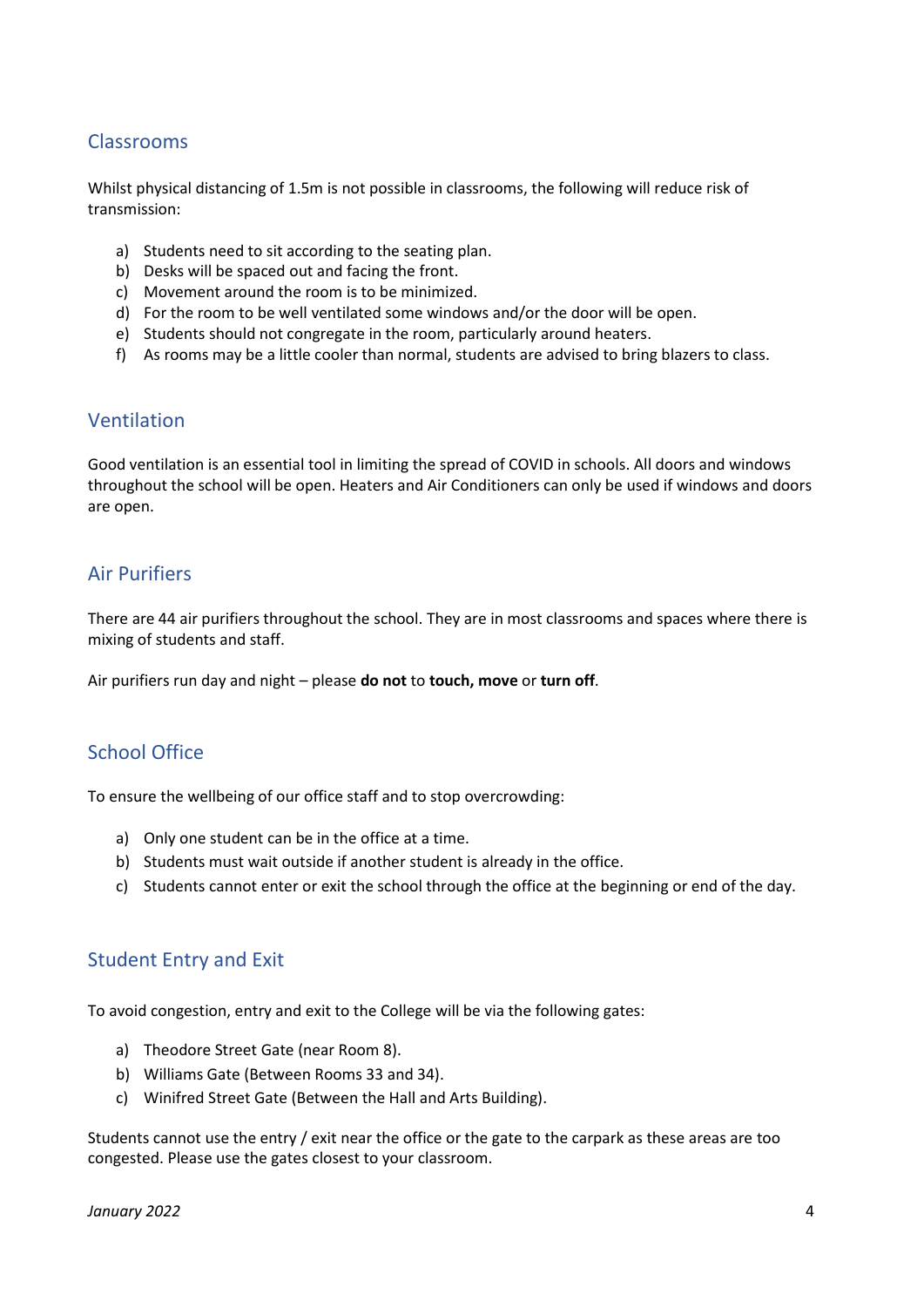# Waiting for Families

Please make sure that you are the required 1.5m from others whilst waiting for your family.

### Afterschool Activities

Some after school activities will run, however, they will need to be year level based and a final decision will only be made once a risk assessment is completed.

## Going straight home

At this time, it is important that you go straight home after school, rather than spending time at places in the community.

## Using Public Transport

We are aware that some students will need to use public transport. Please ensure that you wear your face mask, touch as few surfaces as possible, and use hand sanitiser as regularly as you can during the journey.

#### 6. GOOD HYGIENE PRACTICES

### Wash or sanitise hands regularly

Everyone can protect themselves and prevent the spread of COVID-19 by washing or sanitising hands regularly. You will need to sanitise hands at the beginning and end of every class. Teachers will greet and farewell you with sanitiser.

### Use appropriate cough and sneeze etiquette

Please ensure that you:

- use a tissue when coughing or sneezing
- use tissues only once and place in bin appropriately, or
- that you cough / sneeze into your elbow

Hand sanitiser and tissues will be available in all rooms.

# Sharing of food

It is important that you do not share food from home, Food Technology or the Canteen.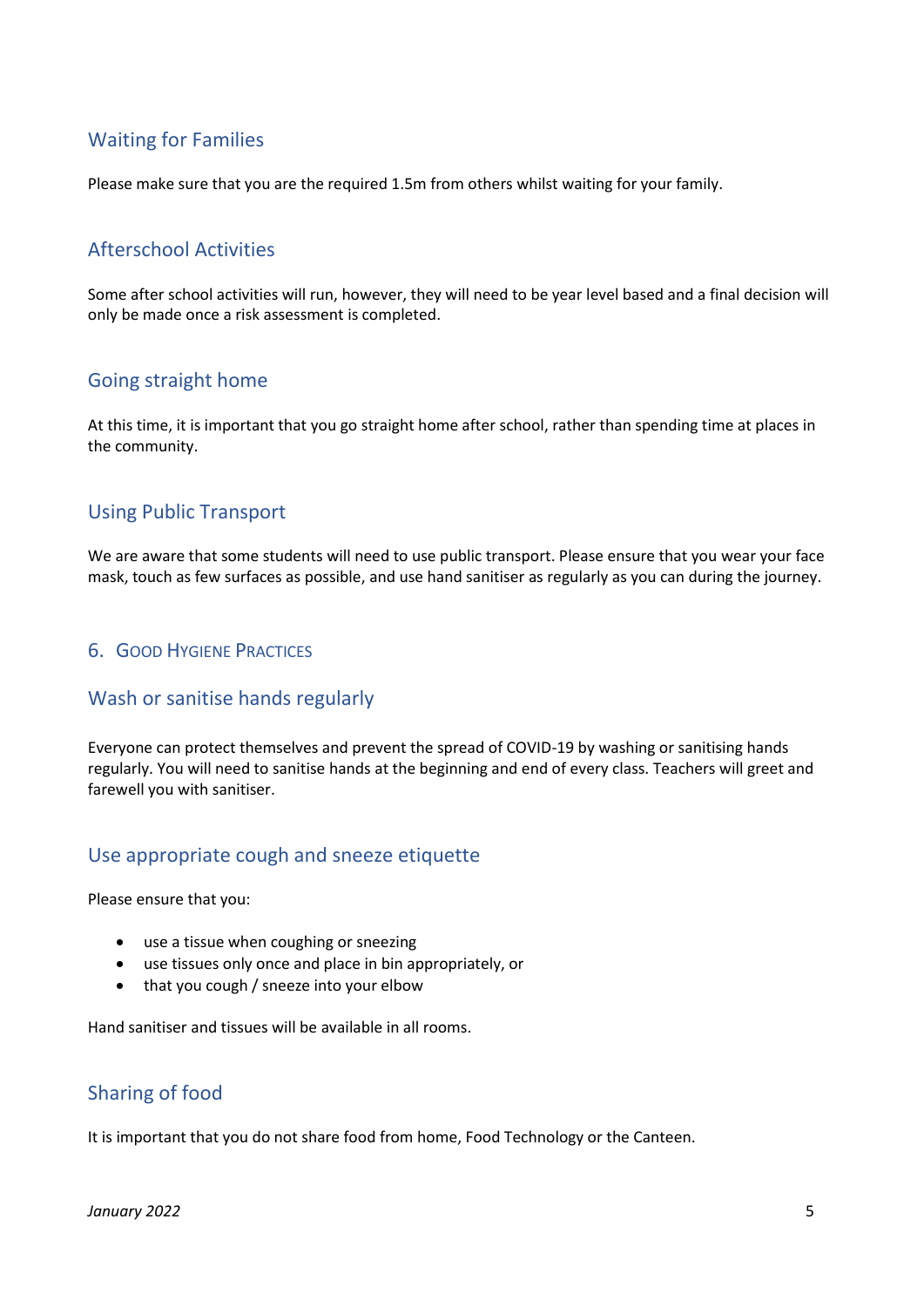### Mobile Phones

Please ensure your mobile phone is cleaned regularly. Normal mobile phone policy applies. Students leaving their phone in the office will need to wipe it down with an alcohol wipe before handing it in.

# Shared Equipment

As the sharing of equipment needs to be reduced or minimised, you need to ensure that you have your own laptop, books and equipment at all times. There can be no borrowing from other students.

Where sharing of school equipment needs to take place (PE, Technology, Science, The Arts), the equipment must be cleaned with alcohol wipes after use.

## Cleaning

Our school will continue with extra cleaning. This includes progressive cleaning of high touch surfaces (door handles, hand rails, light switches, toilets) throughout the day.

Student desks in shared spaces will be wiped down with alcohol wipes by students as part of the end of lesson routine.

## Taking home laptops and resources

With the current rate of COVID infections in the community, we would advise students to establish the practice of taking home laptops every day. No one can predict when we might need to isolate and are unable to access the school.

### First Aid

Sick bay has returned to the office. Students are asked to ensure that they wait outside if there is already a student in the office.

### Library

The library is open for normal services.